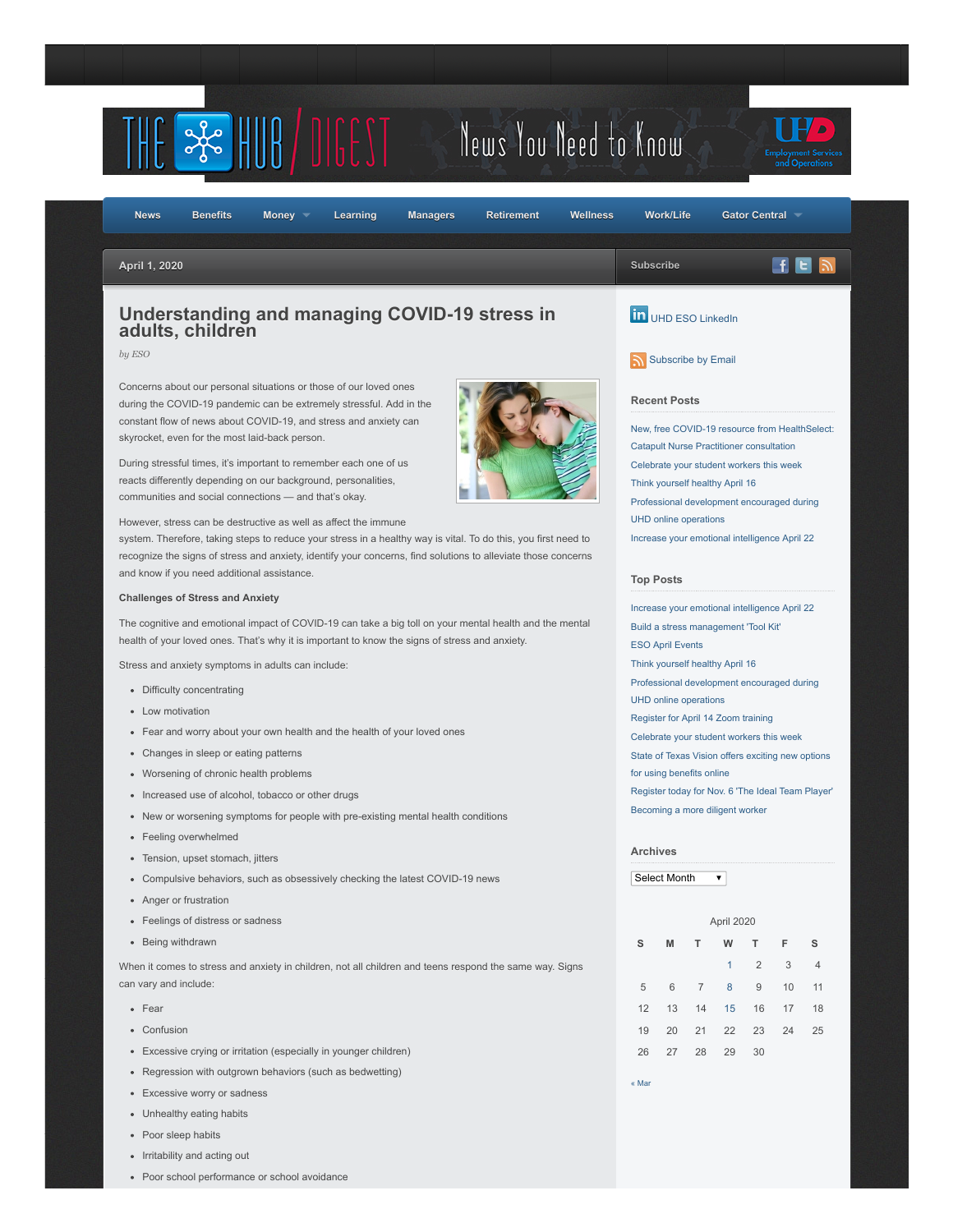- Attention issues
- Poor concentration
- Avoiding enjoyed activities
- Headaches or body pain
- Use of alcohol, tobacco or other drugs (in teens)

#### **Solutions**

The current situation is inherently and undeniable stressful for everyone. The following are methods to help you manage your COVID-19 stress and anxiety:

- 1. **Prepare.** Preparing for a range of possible scenarios and having adequate supplies can help you feel calmer. Determine how you will handle situations in advance. Decide how you will get help if needed with such tasks as food delivery, transportation, and medical care. However, remember to keep things in perspective. Use credible sources, like WHO and the CDC to better understand what actions you should take.
- 2. **Manage your expectations.** Be realistic with goals, for both ourselves and others. It is unrealistic to expect everyone to suddenly become exceedingly productive because activities and commutes have been eliminated. Go easy on yourself and others. Adapting to new situations takes time.
- 3. **Understand what makes you feel safe.** Feeling a sense of safety is different for everyone, which is okay. Don't compare yourself to others and what they feel is safe. A quick grocery trip may feel safe for your neighbor but you may only feel safe with grocery delivery.
- 4. **Daily routines.** Whether you are able to keep your daily routines or need to create new ones to accommodate changes in your day, routines are valuable. They are important ways to maintain stability during our unstable times.
- 5. **Establish work boundaries**. One of the most important things you can do when working from home is to set clear boundaries. Explain the rules to those in your home about what they can and cannot do during your work time and set up consistent work hours. When the workday is over, leave work at the office and turn off your computer or put it to sleep.
- 6. **Make health a priority.** Get exercise, stretch, meditate, practice yoga, eat healthy, avoid alcohol and drugs and get plenty of sleep. Learn simple daily physical exercises to perform at home to maintain mobility and reduce boredom.
- 7. **Get outside.** Sit outside for a while and get some fresh air and vitamin D. Take a walk. Exercise and sunshine both help with mental health.
- 8. **Take information breaks.** Set boundaries and take time outs from scanning social media and watching, reading, or listening to news stories. When seeking information updates, schedule when you will view updates and then avoid looking for information outside of those times.
- 9. **Relax.** Take time to do activities you enjoy, such as video games or crafts.
- 10. **Stay social.** Despite social distancing and stay-at-home orders, it is especially important to connect with others during this time. Call, text, email or video chat with friends and family. Talk to trusted friends about what you are feeling. Keeping up with connections outside of your home are vital for your mental health.
- 11. **Avoid rumors.** There are a lot of rumors and speculation in the media and on social media around COVID-19 that can heighten stress and anxiety. To deter these effects, only seek information from trusted sources, such as WHO and the CDC.
- 12. **Determine what you can control.** Focus on what you can do, such as washing your hands and taking your vitamins. Realize what you cannot control and let it go. It's important to remember you can only control yourself.
- 13. **Accept.** By recognizing, acknowledging, and accepting the reality of the situation, you can better handle what arises.
- 14. **Be mindful.** When you find yourself worrying about something that hasn't happened, gently bring yourself back to the present moment. Mindfulness is a helpful way to reduce stress. To ground yourself in the present moment, sit quietly and focus on your breathing and senses. There are numerous resources available on the Internet to help you if you need assistance with mindfulness and meditation techniques.
- 15. **Be compassionate.** Despite the stress of the situation, instead of reacting instinctively, take a quick moment before reacting and take a deep breath. In that breath, you will find it easier to practice compassion when you are pushed to your limits. Remember, compassion isn't just for others but for yourself as well.
- 16. **Self-care.** It's easy to ignore your own needs during stressful situations. However, you can help others better when you take care of yourself first. Pay attention to your own needs and feelings. Engage in healthy activities and pursuits that bring you joy and help you rest and relax.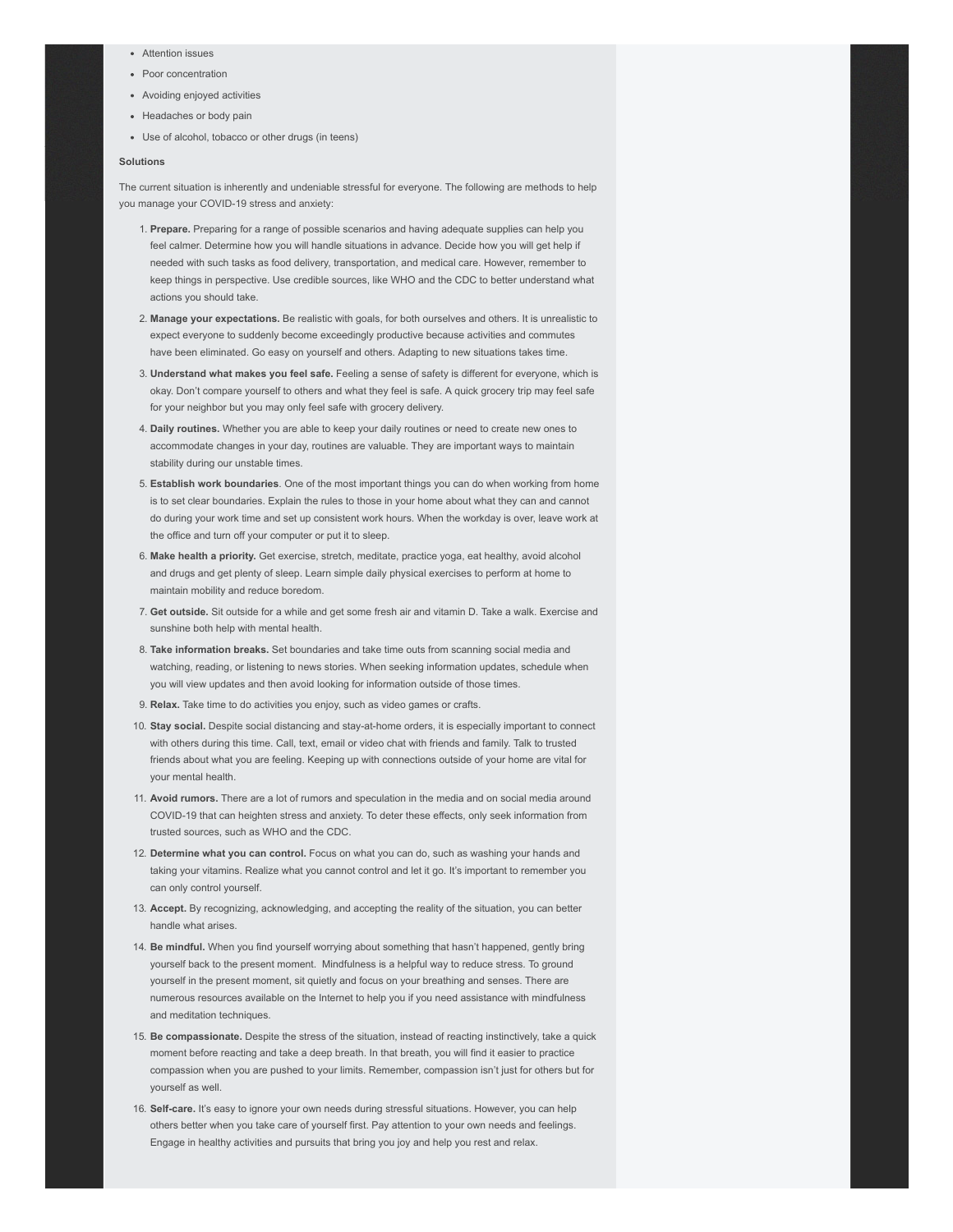- 17. **Continue treatment.** If you or a loved one has a pre-existing health or mental health condition, it is important treatment plans continue. In addition, you should also keep an eye out for any new or worsening symptoms. If those occur, contact your health or mental health professional.
- 18. **Shift negativity.** By shifting the way you think and speak, you can reduce the stress associated with negative talk. Instead of saying, "I'm having a hard time" switch it to "I am having a hard time, but I will get through it."
- 19. **Get busy.** When you find yourself with a lot of time on your hands, it's helpful to get busy. Get organized, start a new hobby or clean out the garage. Being productive helps you achieve a sense of accomplishment and allows you less time to focus on the negative.
- 20. **Remain hopeful.** Keep a broader view of the situation and look at it long-term. Be grateful for what you have right now and take satisfaction in your accomplishments, even small ones. Look to your spirituality and your personal beliefs and values.

During stressful times, children often become more attached and demanding of parents. The following methods are recommended to help children and teens with the stress and anxiety from COVID-19:

- 1. **Talk to your children**. Take time to talk to your children and teens about the COVID-19 outbreak. Make sure your explanations are clear, helpful, honest and age-appropriate.
- 2. **Listen.** Let your children talk and ask questions about COVID-19. Fill them in on correct information to reduce their worries. Share facts and answer questions in a way they can understand. Addressing their concerns together can help ease their anxiety.
- 3. **Provide accurate information.** Figure out what your children know about COVID-19, and give them accurate information about how to reduce catching it. You may have to ask about specific concerns to make sure they have correct information.
- 4. **Focus on prevention.** Keep the focus on prevention. Encourage and praise healthy hand-washing and other prevention measures, but avoid criticism and harsh correction if they are not perfect.
- 5. **Be calm and confident.** Children use cues from adults to manager their emotions during stressful times. Children and teens react the way they see the adults around them react. When adults react to COVID-19 in a calm manner, children will do the same.
- 6. **Tell your child they are safe**. Let them know it is okay if they feel upset. It may be helpful to share with them how you deal with your own stress. That way they can learn how to cope from you.
- 7. **Limit media and social media.** Children may misunderstand what they hear and see and become scared. To reduce the chances of this, limit their COVID-19 media and social media exposure.
- 8. **Keep routines.** Routines are important and comforting. Try to keep up your child's regular routine or create new ones. Create a schedule for learning activities and one for fun activities. If it can be done safely, encourage your child to continue to play and socialize with others, even if only within the family or via video chat. Routines and safe socializing are just as important for teens. Encourage your teen to create routines that work for them.
- 9. **Be a role model.** Take breaks, get plenty of sleep, exercise, and eat well. Connect with your friends and family members. Children model what they see.
- 10. **Help your child express their emotions.** Every child has their own way of expressing emotions. Help your child find positive ways to express their feelings, such as sadness and fear. Often, using a creative activity, such as playing or drawing, can help your child express their emotions.
- 11. **Keep children close.** Children kept close to their parents and family often feel safer than those that are not. If you must separate from your child, make sure you have regular contact with your child, such as regular scheduled phone calls or video chats.

### **Know when to get help**

If you or a loved one is struggling with stress and anxiety and it gets in the way of daily activities for several days, it may be time to get assistance. It is okay to reach out for support. You don't have to go at it alone with worry and stress. For assistance, please visit **[UHD's Employee Assistance Program \(UTEAP\)](https://www.uhd.edu/administration/employment-services-operations/work-life/Pages/hr-eap.aspx)**, **[HealthSelect BlueCross BlueShield of Texas Mental Health](https://healthselect.bcbstx.com/content/medical-benefits/mental-health)** or **HealthSelect Virtual Mental Health Visits**.